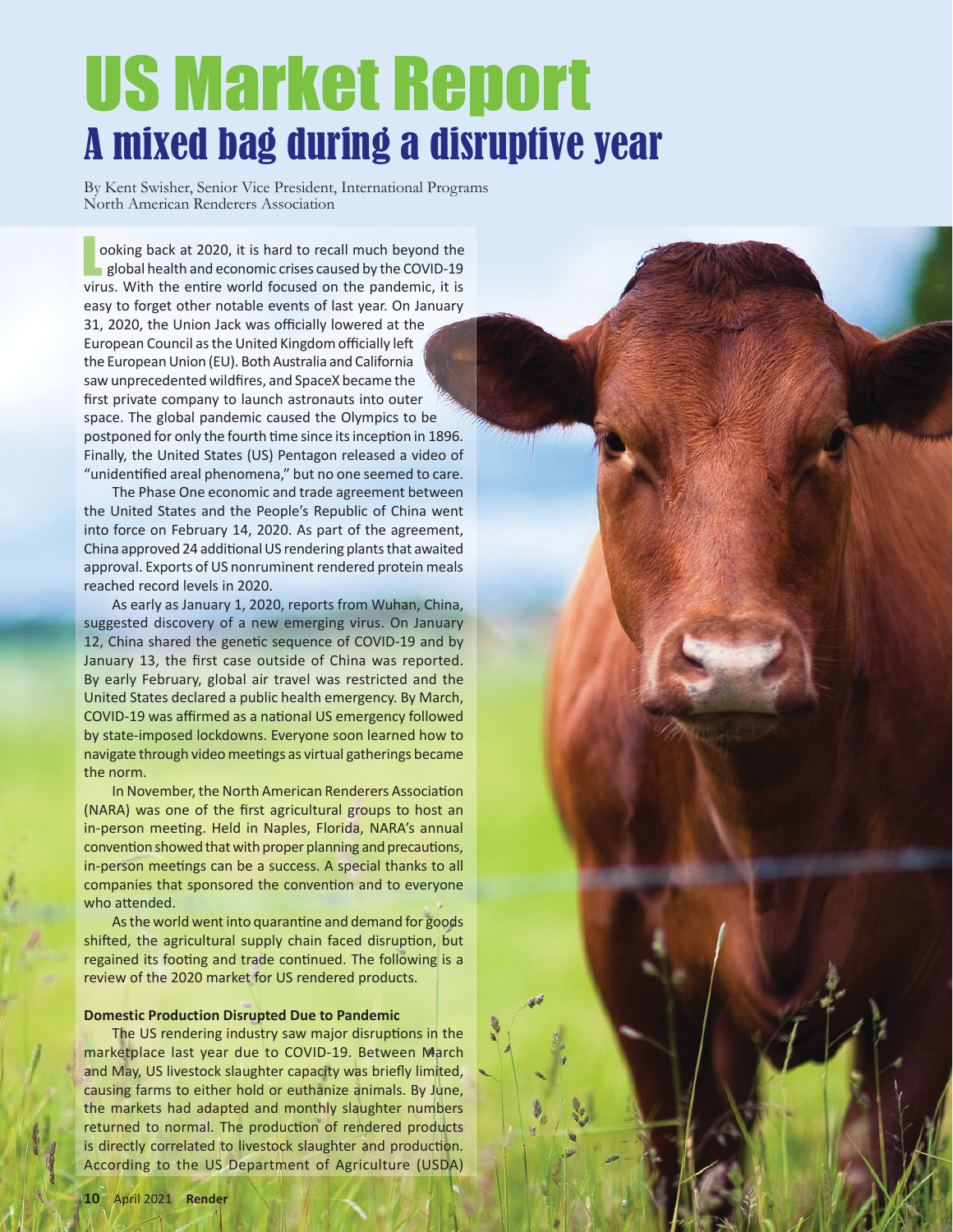National Agriculture Statistics Service (NASS), total cattle slaughter in 2020 was 32.8 million head, down more than 2 percent from 2019, but up 7 percent from five years prior. The average cattle liveweight was 1,373 pounds, up 2 percent from the previous year. Hog slaughter was 131.5 million head, up slightly more than 1 percent. Annual hog slaughter has risen 11 percent in the past five years and 19 percent in the past 10 years. Average hog liveweight was 289 pounds in 2020, up 1 percent from a year earlier. Chicken slaughter topped 9.3 billion head, a slight bump from 2019, but a 5 percent gain over the past five years. Turkey production was 223 million head, down 18 percent from the previous year due to COVID-19-related disruptions.

 US rendered product production statistics in table 2 are compiled using the USDA/NASS *Fats and Oils: Oilseed Crushings, Production, Consumption, and Stocks Annual Summary* report. In 2020, the production of all rendered products was 10.2 million metric tons (mmt), a drop of more than 4 percent from 2019.

Total US fat production last year was 5.6 mmt, down more than 4 percent from the previous year. Of that, total tallow production was 2.6 mmt, a decrease of 6 percent from 2019. Production of inedible tallow was 1.6 mmt, down 8 percent, technical tallow was 573,000 mt, a slight drop, and edible tallow was 426,200 mt, down nearly 6 percent from 2019.

Last year saw record imports of rendered fats into the United States at 351,300 mt, a jump of 13 percent from 2019. These imports are being fueled by demand from the renewable fuel sector, which includes renewable diesel, biodiesel, and co-processed diesel. This increased demand can be attributed to California's Low Carbon Fuel Standard (LCFS) preference for low-carbon feedstocks along with the federal Renewable Fuel Standard. Imports of tallow topped 243,000 mt, up almost 27 percent from 2019. Since 2015, imports of tallow have skyrocketed 280 percent.

 A January 2021 article in *Biodiesel Magazine* titled "Renewable Diesel's Rising Tide" reported production and proposed expansion of 14 renewable diesel plants, four of which are already in operation. The proposed production, when fully online during the next few years, would equate to more than 20 mmt of feedstock demand with preference given to low-carbon feedstocks, which consist of rendered fats, used cooking oil (UCO), and distillers corn oil. If demand from the fuel sector continues, the United States is likely to be a net importer of low-carbon feedstocks like rendered fats in the near future.

US rendered protein meal production was 4.6 mmt in 2020, down nearly 5 percent from 2019. Production of meat and bone meal (e.g., porcine, ruminant, and mixed-species meals) totaled nearly 2.5 mmt last year, down 8 percent from the previous year. Production of poultry-based meals was nearly 1.6 mmt in 2020, an increase of 2 percent, and feather meal was at 553,500 mt, down 8 percent from the previous year. Imports of rendered protein meals was approximately 117,700 mt, a bump of almost 8 percent from 2019. The vast majority of the protein meal imports went to the growing US pet food sector. Demand for rendered animal proteins domestically has been negatively affected by the all-vegetarian diet trend by poultry producers. Domestic consumption has been fairly flat over the last five years while exports have more than doubled since 2015.

### *Exports Remain Critical*

NARA's export programs have been essential in expanding and maintaining existing markets for rendered protein meals. In 2020, 24 percent of total US rendered product production was exported, a 9 percent increase over the past five years. Of that, 26 percent of rendered protein meals were exported, up 3 percent from 2019 and 9 percent over the past five years. Fat exports accounted for 22 percent of production last year, a jump of 7 percent from the previous year and 9 percent over the past five years. The growth in fat exports was due mostly to increases in UCO and tallow for renewable diesel production overseas.

*Continued on page 13*

| Table 1. Average annual prices of select rendered products, 2015–2020 (per metric ton) |         |       |       |       |       |       |                   |  |  |
|----------------------------------------------------------------------------------------|---------|-------|-------|-------|-------|-------|-------------------|--|--|
| <b>Product (Location)</b>                                                              | 2015    | 2016  | 2017  | 2018  | 2019  | 2020  | % Change<br>19/20 |  |  |
| <b>Fats</b>                                                                            |         |       |       |       |       |       |                   |  |  |
| Beef tallow, packer (Chicago)                                                          | \$581   | \$638 | \$682 | \$556 | \$600 | \$678 | 13                |  |  |
| Choice white grease (Missouri River)                                                   | \$498   | \$537 | \$549 | \$463 | \$512 | \$534 | $\overline{4}$    |  |  |
| Edible tallow (Chicago)                                                                | \$638   | \$714 | \$762 | \$690 | \$748 | \$828 | 11                |  |  |
| Edible tallow (Gulf)                                                                   | \$563   | \$746 | \$731 | \$662 | \$740 | \$739 | $\overline{0}$    |  |  |
| Lard (Chicago)                                                                         | \$670   | \$708 | \$729 | \$718 | \$683 | \$820 | 20                |  |  |
| Poultry fat (Mid-South)                                                                | \$502   | \$546 | \$605 | \$566 | \$564 | \$558 | $-1$              |  |  |
| Yellow grease (Missouri River)                                                         | \$462   | \$505 | \$524 | \$408 | \$466 | \$461 | $-1$              |  |  |
| <b>Protein meals</b>                                                                   |         |       |       |       |       |       |                   |  |  |
| Blood meal, porcine (Midwest)                                                          | \$1,086 | \$899 | \$968 | \$822 | \$732 | \$910 | 24                |  |  |
| Blood meal, ruminant (Missouri River)                                                  | \$1,070 | \$857 | \$931 | \$790 | \$714 | \$853 | 20                |  |  |
| Feather meal (Mid-South)                                                               | \$521   | \$391 | \$437 | \$497 | \$390 | \$347 | -11               |  |  |
| Meat and bone meal, porcine (Missouri River)                                           | \$377   | \$314 | \$314 | \$308 | \$234 | \$285 | 22                |  |  |
| Meat and bone meal, ruminant (Missouri River)                                          | \$359   | \$294 | \$273 | \$263 | \$215 | \$239 | 11                |  |  |
| Poultry by-product meal, 57% protein (Mid-South)                                       | \$447   | \$330 | \$306 | \$295 | \$266 | \$277 | $\overline{4}$    |  |  |
| Poultry by-product meal, 67% protein (Mid-South)                                       | \$602   | \$614 | \$688 | \$721 | \$577 | \$698 | 21                |  |  |
| Connect The Hardbook (1977)                                                            |         |       |       |       |       |       |                   |  |  |

*Source*: The Jacobsen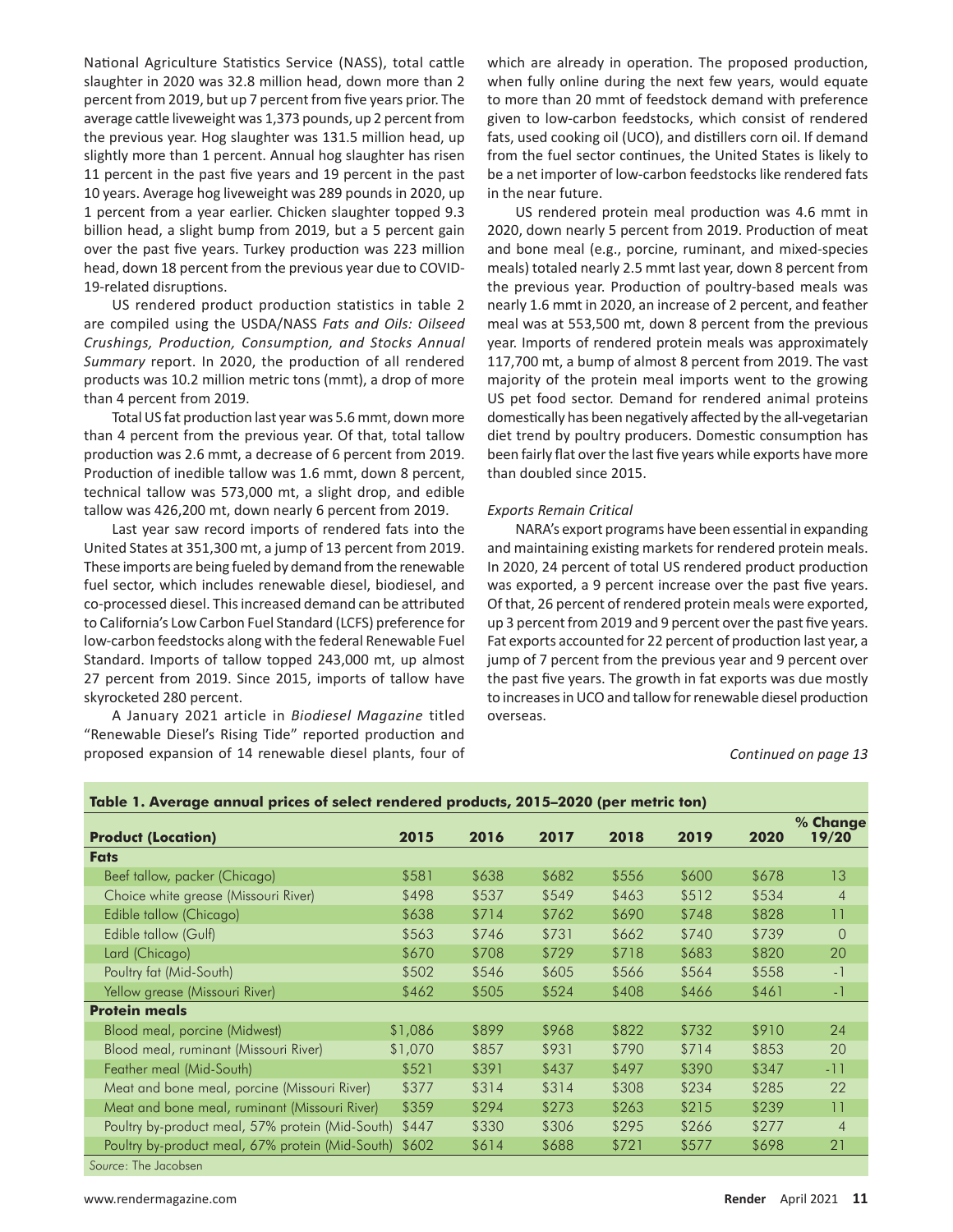| Table 2. US rendered product production, imports, consumption, and exports, 2015-2020 (thousand metric tons) |               |               |               |               |                |                |                   |  |
|--------------------------------------------------------------------------------------------------------------|---------------|---------------|---------------|---------------|----------------|----------------|-------------------|--|
| <b>Category</b>                                                                                              | 2015          | 2016          | 2017          | 2018          | 2019           | 2020           | % Change<br>19/20 |  |
| <b>Production</b>                                                                                            |               |               |               |               |                |                |                   |  |
| Tallow                                                                                                       | 2,385.7       | 2,559.5       | 2,594.9       | 2,770.8       | 2,767.4        | 2,601.9        | $-6.0$            |  |
| Inedible tallow                                                                                              | 1,502.9       | 1,587.4       | 1,663.8       | 1,757.7       | 1,745.9        | 1,603.0        | $-8.2$            |  |
| Technical tallow                                                                                             | 501.1         | 562.5         | 521.5         | 566.5         | 569.4          | 572.7          | 0.6               |  |
| Edible tallow                                                                                                | 381.7         | 409.6         | 409.6         | 446.5         | 452.1          | 426.2          | $-5.7$            |  |
| Poultry fat                                                                                                  | 1,088.8       | 1,113.3       | 1,095.3       | 1,025.6       | 1,133.9        | 1,146.5        | 1.1               |  |
| Yellow grease/used cooking oil                                                                               | 926.4         | 916.4         | 913.0         | 992.2         | 1,007.7        | 946.7          | $-6.1$            |  |
| White grease                                                                                                 | 758.7         | 787.6         | 750.5         | 736.8         | 768.9          | 734.2          | $-4.5$            |  |
| Lard                                                                                                         | 158.9         | 167.3         | 158.2         | 149.4         | 158.0          | 137.6          | $-12.9$           |  |
| Choice white grease                                                                                          | 599.8         | 620.3         | 592.3         | 587.4         | 610.9          | 596.6          | $-2.3$            |  |
| Other greases                                                                                                | 341.7         | 336.0         | 369.2         | 285.9         | 209.4          | 207.2          | $-1.1$            |  |
| Subtotal                                                                                                     | 5,501.3       | 5,712.8       | 5,722.9       | 5,811.3       | 5,887.3        | 5,636.5        | $-4.3$            |  |
| Meat & bone meal                                                                                             | 2,591.8       | 2,711.5       | 2,790.2       | 2,658.2       | 2,694.4        | 2,475.5        | $-8.1$            |  |
| Poultry by-product meal                                                                                      | 1,429.4       | 1,382.1       | 1,438.8       | 1,368.7       | 1,548.6        | 1,580.3        | 2.0               |  |
| Feather meal                                                                                                 | 536.6         | 527.2         | 522.0         | 464.5         | 601.0          | 553.5          | $-7.9$            |  |
| Subtotal                                                                                                     | 4,557.9       | 4,620.8       | 4,751.0       | 4,491.3       | 4,844.0        | 4,609.2        | $-4.8$            |  |
| <b>Total production</b>                                                                                      | 10,059.2      | 10,333.6      | 10,473.9      | 10,302.6      | 10,731.3       | 10,245.7       | $-4.5$            |  |
| <b>Imports</b>                                                                                               |               |               |               |               |                |                |                   |  |
| Tallow                                                                                                       | 64.0          | 78.9          | 99.8          | 139.3         | 192.0          | 243.1          | 26.6              |  |
| Yellow grease/used cooking oil                                                                               | 22.4          | 23.0          | 38.7          | 62.8          | 87.8           | 83.0           | $-5.5$            |  |
| White grease                                                                                                 | 34.4          | 28.8          | 27.0          | 35.8          | 27.2           | 23.0           | $-15.2$           |  |
| Lard                                                                                                         | 6.5           | 4.7           | 5.8           | 6.9           | 6.2            | 5.2            | $-16.0$           |  |
| Choice white grease                                                                                          | 28.0          | 24.1          | 21.2          | 28.9          | 20.9           | 17.8           | $-15.0$           |  |
| Poultry fat                                                                                                  | 0.6           | 0.6           | 1.9           | 0.6           | 3.5            | 2.1            | $-38.8$           |  |
| Subtotal                                                                                                     | 121.4         | 131.2         | 167.4         | 238.6         | 310.4          | 351.3          | 13.2              |  |
|                                                                                                              | 69.6          | 64.1          | 82.2          | 83.6          | 108.9          | 117.4          | 7.8               |  |
| Meat & bone/poultry/porcine meal<br>Feather meal                                                             | 0.4           | 0.2           |               | 0.7           |                |                |                   |  |
|                                                                                                              |               |               | 0.6           |               | 0.4            | 0.3            | $-23.0$           |  |
| Subtotal                                                                                                     | 70.0<br>191.3 | 64.3<br>195.6 | 82.8<br>250.2 | 84.3<br>322.8 | 109.3<br>419.7 | 117.7<br>469.0 | 7.7<br>11.7       |  |
| <b>Total imports</b><br><b>Consumption</b>                                                                   |               |               |               |               |                |                |                   |  |
| Biodiesel                                                                                                    | 1,201.1       | 1,142.6       | 1,192.1       | 1,416.8       | 1,105.6        | 1,126.3        | 1.9               |  |
| Animal fats                                                                                                  | 576.5         | 512.6         | 524.9         | 584.0         | 449.9          | 539.8          | 20.0              |  |
|                                                                                                              | 267.2         | 262.2         | 268.1         | 280.2         | 243.2          | 277.6          | 14.2              |  |
| White grease                                                                                                 |               |               |               |               |                |                | 25.9              |  |
| Tallow                                                                                                       | 195.0         | 150.6         | 176.5<br>80.3 | 219.5         | 132.6          | 166.9          |                   |  |
| Poultry fat                                                                                                  | 89.4          | 99.8          |               | 60.3          | 74.1           | 78.5           | 5.9               |  |
| Other                                                                                                        | 24.9          | n/a           | n/a           | 23.9          | n/a            | 16.8           |                   |  |
| Recycled oils                                                                                                | 624.6         | 630.0         | 667.2         | 832.8         | 655.7          | 586.5          | $-10.5$           |  |
| Yellow grease/used cooking oil 569.3                                                                         |               | 630.0         | 667.2         | 756.7         | 655.7          | 477.6          | $-27.2$           |  |
| Other                                                                                                        | 55.3          | n/a           | n/a           | 76.1          | n/a            | 108.9          |                   |  |
| Subtotal                                                                                                     | 1,201.1       | 1,142.6       | 1,192.1       | 1,416.8       | 1,105.6        | 1,126.3        | 1.9               |  |
| Meat & bone/poultry/porcine meal 3,527.5                                                                     |               | 3,451.1       | 3,496.5       | 3,211.3       | 3,304.8        | 3,064.6        | $-7.3$            |  |
| Feather meal                                                                                                 | 450.0         | 463.8         | 442.5         | 355.2         | 511.0          | 463.7          | $-9.2$            |  |
| Subtotal                                                                                                     | 3,977.5       | 3,914.9       | 3,939.0       | 3,566.6       | 3,815.8        | 3,528.3        | $-7.5$            |  |
| <b>Exports</b><br>Inedible/Technical tallow                                                                  | 343.1         | 283.3         | 324.6         | 326.9         | 301.5          | 299.7          | $-0.2$            |  |
|                                                                                                              | 253.0         | 286.2         | 300.2         | 360.7         | 439.0          | 766.3          | 74.5              |  |
| Yellow grease<br>Edible tallow                                                                               | 64.8          | 120.1         | 77.7          | 117.9         | 121.6          | 102.9          | $-15.3$           |  |
|                                                                                                              |               |               |               |               |                |                |                   |  |
| Lard                                                                                                         | 19.8          | 19.1          | 17.2          | 16.8          | 22.5           | 18.1           | $-19.6$           |  |
| Choice white grease                                                                                          | 0.2           | 0.4           | 0.8           | 0.4           | 0.7            | 5.9            | 793.9             |  |
| Poultry fat                                                                                                  | 16.4          | 14.7          | 16.1          | 14.8          | 12.9           | 19.0           | 47.6              |  |
| Subtotal                                                                                                     | 697.2         | 723.8         | 736.5         | 837.6         | 898.2          | 1,213.3        | 35.1              |  |
| Meat & bone/poultry/porcine meal                                                                             | 563.4         | 706.7         | 814.7         | 899.1         | 1,047.1        | 1,108.6        | $\overline{5.9}$  |  |
| Feather meal                                                                                                 | 87.0          | 63.6          | 80.1          | 109.9         | 90.5           | 90.0           | $-0.4$            |  |
| Subtotal                                                                                                     | 650.4         | 770.2         | 894.8         | 891.8         | 1,137.5        | 1,198.7        | 5.4               |  |
| <b>Total exports</b>                                                                                         | 1,347.5       | 1,494.0       | 1,631.3       | 1,729.4       | 2,035.8        | 2,411.9        | 18.5              |  |

*Sources*: Trade Data Monitor, EIA for biodiesel inputs, NASS *Fats and Oils: Oilseed Crushings, Production, Consumption, and Stocks Annual Summary*

*Notes*: n/a—not available; consumption is estimated by subtracting exports from production/imports and does not include all users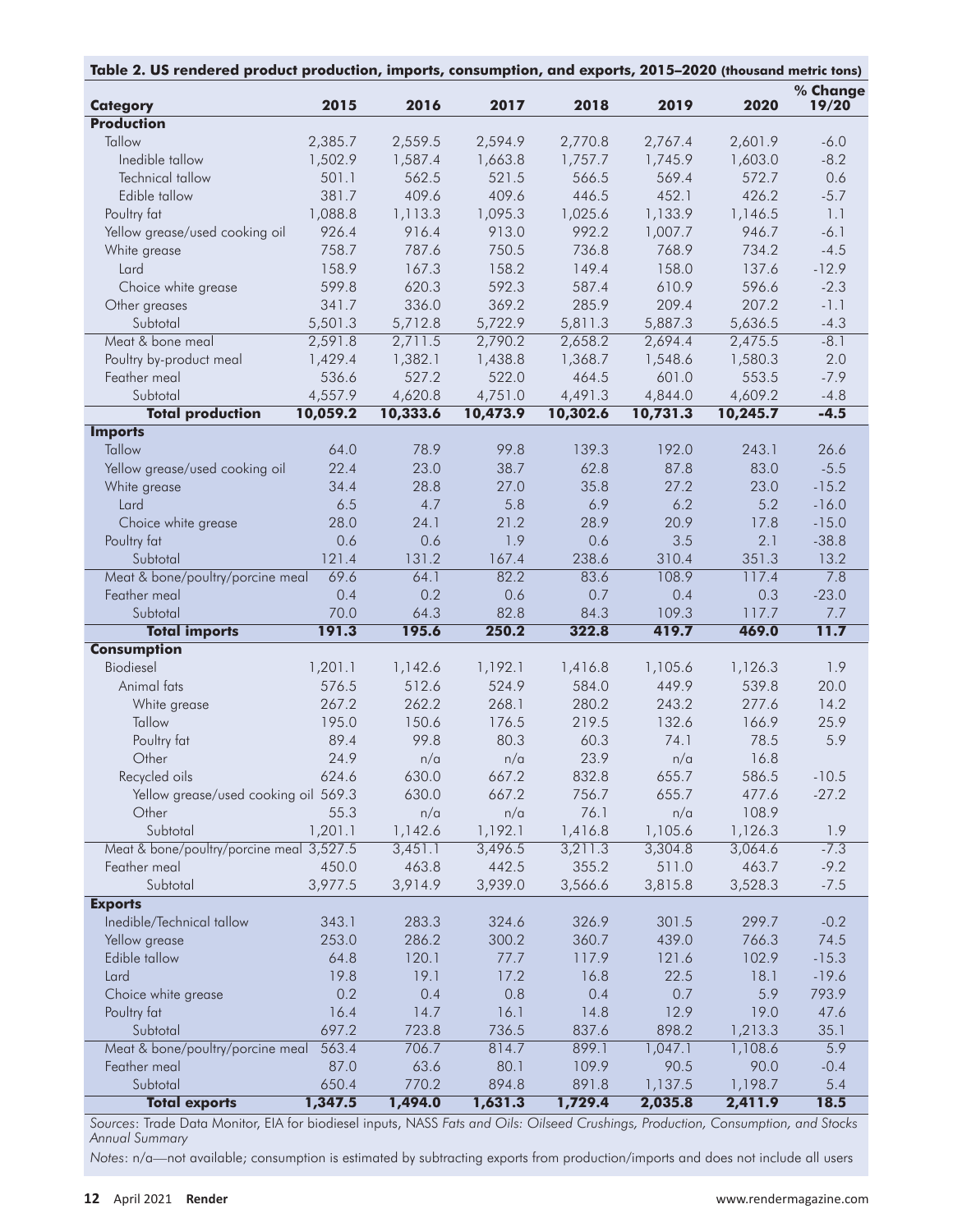### Domestic Outlook Looking Up

As the United States continues to recover from the COVID-19 pandemic, livestock slaughter will expand. In February 2021, the USDA Economic Research Service (ERS) published its 10-year projection report, titled USDA Agricultural Projections to 2030. The agency estimated that both beef and pork meat production will increase 8 percent from 2020 to 2030 and poultry slaughter by 13 percent. This growth will translate to additional production of 756,000 mt of rendered protein meals and 863,000 mt of rendered fats by 2030, a 16 and 15 percent increase, respectively. In addition, it is likely that UCO production is highly understated, so there could be a significant increase in UCO production in the future.

### **International Market Conditions**

The global market for rendered products is quite robust and has changed over time. International markets for animal protein meals are driven by demand from poultry feed, aquaculture feed, and pet food producers. Demand for fat is driven by the same producers plus the biofuel and oleochemical industries. Total exports of US rendered products in 2020 was 2.4 mmt, up more than 18 percent from 2019 and up 60 percent over the past five years. The largest importer of US rendered products in 2020 was, for the first time, Singapore at 561,400 mt, followed by Mexico at 418,600 mt, and Indonesia at 375,200 mt. In terms of value, the United States exported \$1.7 billion of rendered products in 2020, up 20 percent from 2019 and a 58 percent increase over the past five years.

The global feed sector continues to grow, demanding increasing supplies of raw materials such as animal protein meals and fats. According to the Alltech's annual Global Feed Survey, livestock feed production totaled nearly 1.2 billion mt in 2020, up 1 percent from a year earlier. The Asia-Pacific region is the largest market, producing 433.9 mmt, up 2 percent from 2019; followed by Europe at almost 261.9 mmt, down 1 percent; North America at 237.2 mmt, up 1 percent; and Latin America at 176.5 mmt, up 4 percent from 2019.

There is not enough available data to estimate the global oleochemical demand for fats. Global demand from the biodiesel and renewable diesel sector is estimated at 41.6 mmt in 2019, the most recent year complete data exists. This was an 11 percent increase over the prior year and a 151 percent jump in the past 10 years, creating an estimated 6.9 mmt of demand for rendered animal fats and UCO, 18.0 mmt for grain-based oils, and 12.8 MMT for palm oil.

# **Optimism in Beef Industry**

Despite COVID-19 pandemic disruptions, consumer demand for beef in the United States (US) and around the globe remained strong in 2020, a trend that will continue in 2021 and beyond, especially as foodservice operations begin to fully reopen. The strong demand, combined with expected higher cattle prices, signal an optimistic future for the beef industry, according to CattleFax.

CattleFax Chief Executive Officer Randy Blach said cattle numbers will continue to contract in 2021. Packing capacity is expected to increase slowly with the addition of more smallscale plants, and US meat exports will continue to grow. In 2020, total retail meat sales were up 10 percent and total dollar sales up 18 percent, with beef's share of the increase in spending accounting for 45 percent, or \$5.7 billion.

CattleFax reported that 1.2 million head of cattle were liquidated in 2019-2020 after a 6.3 million head expansion between 2014 and 2018. Even with fewer cattle in the system, beef production still increased. Mild liquidation is anticipated in 2021 due to drought conditions and higher feed costs, with an estimated US beef cow inventory of nearly 31 million head in 2022.

While there was more cattle on feed and heavier weights early in 2021, the second part of the year will transition to tighter calf crops and slaughter. In 2021, total slaughter is expected to be up 700,000 head to 33.5 million head, average carcass weights 4 pounds lighter, and beef production up 500 million pounds from 2020 to 27.6 billion pounds.

Trade continues to be a hot topic, with US beef prices competitive for Asian markets. Exports in 2021 are expected to increase by 5 percent, primarily to Asian markets like Japan, South Korea, and China, with declining imports from Australia and New Zealand. Although only 120 million pounds of beef was exported to China in 2020, that market is expected to grow to more than 300 million pounds annually over the next few years.

Cattlefax estimated there will be 181 million planted acres of corn and soybeans in the United States this year, the largest combined acreage for the two commodities in history. As China rebuilds its pork industry following the battle with African swine fever, it will be looking for higher-quality feed ingredients, including corn and soybeans.

Blach expects beef demand to remain solid, foodservice markets to improve significantly, and beef and cattle prices to trend higher through 2024. He also noted that plant-based protein alternatives will continue to grow market share, but gains will be slow. R

Continued on page 15

| Table 3. US annual livestock and poultry slaughter, 2015–2020 (thousand head) |           |           |           |           |           |           |                   |  |
|-------------------------------------------------------------------------------|-----------|-----------|-----------|-----------|-----------|-----------|-------------------|--|
| <b>Species</b>                                                                | 2015      | 2016      | 2017      | 2018      | 2019      | 2020      | % Change<br>19/20 |  |
| Broilers/Mature chickens                                                      | 8,822,692 | 8,908,986 | 9,050,702 | 9,160,910 | 9.339.249 | 9,346,660 | 0.1               |  |
| Cattle                                                                        | 28,843    | 30,578    | 32,189    | 33,005    | 33,555    | 32,757    | $-2.4$            |  |
| Hogs                                                                          | 115,512   | 118,220   | 121,317   | 124,432   | 129,913   | 131,547   | 1.3               |  |
| <b>Turkeys</b>                                                                | 232,389   | 243,255   | 241,680   | 236,860   | 227,660   | 223,003   | $-2.0$            |  |
| Course LICDA (National Agriculture Statistics Convice                         |           |           |           |           |           |           |                   |  |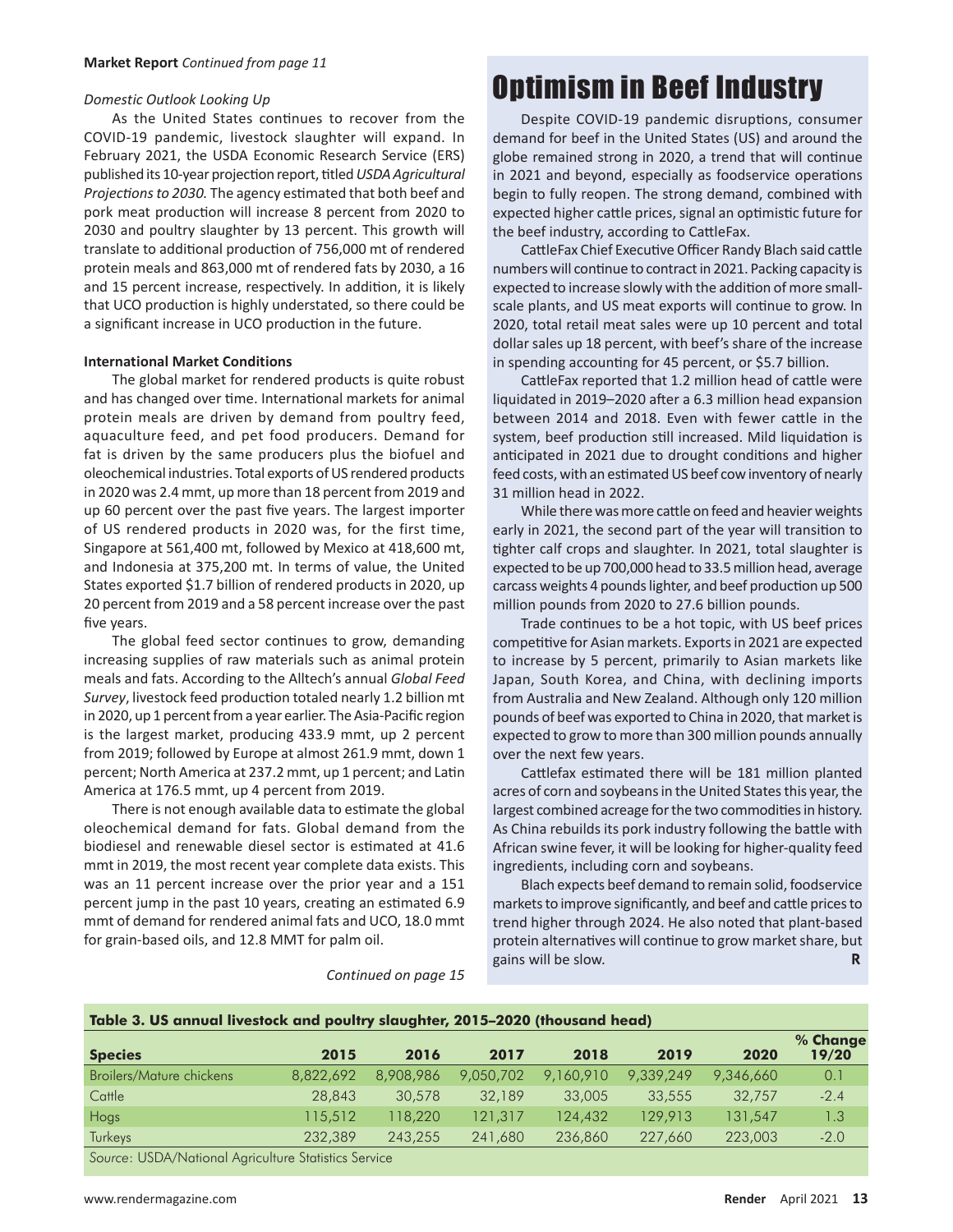| Table 4. Top US export markets by product, 2015-2020 (metric tons) |                 |                  |                 |                  |                  |          |                   |
|--------------------------------------------------------------------|-----------------|------------------|-----------------|------------------|------------------|----------|-------------------|
| <b>Product/Country</b>                                             | 2015            | 2016             | 2017            | 2018             | 2019             | 2020     | % Change<br>19/20 |
| <b>Inedible tallow</b>                                             |                 |                  |                 |                  |                  |          |                   |
| Mexico                                                             | 227,876         | 145,636          | 126,624         | 136,009          | 130,519          | 122,044  | $-6.5$            |
| Canada                                                             | 20,797          | 22,600           | 20,000          | 35,418           | 29,841           | 47,720   | 59.9              |
| Singapore                                                          | 14,275          | 46,312           | 119,240         | 88,421           | 100,600          | 46,000   | $-54.3$           |
| <b>Brazil</b>                                                      | $\Omega$        | $\Omega$         | $\Omega$        | $\Omega$         | $\Omega$         | 31,000   |                   |
| Morocco                                                            | 7,000           | 7,198            | 6,450           | 13,750           | 13,050           | 16,199   | 24.1              |
| Turkey                                                             | 20,898          | 19,249           | 7,200           | 11,260           | 10,750           | 15,699   | 46.0              |
| Honduras                                                           | 9,000           | 8,240            | 5,641           | 3,370            | 2,300            | 8,160    | 254.8             |
| Guatemala                                                          | 20,449          | 20,094           | 15,249          | 13,608           | 6,800            | 5,600    | $-17.6$           |
| Nigeria                                                            | $\circ$         | 0                | 7,500           | 10,400           | 2,000            | 3,500    | 75.0              |
| Colombia                                                           | 8,000           | $\overline{O}$   | 1,856           | 9,200            | 4,200            | 2,400    | $-42.9$           |
| Dominican Republic                                                 | 3,500           | 4,550            | 2,750           | 3,750            | 1,450            | 1,250    | $-13.8$           |
| Venezuela                                                          | $\overline{0}$  | $\circ$          | 7,500           | $\circ$          | $\circ$          | $\Omega$ |                   |
| <b>Total</b>                                                       | 343,115         | 283,280          | 324,586         | 326,945          | 301,543          | 299,686  | $-0.6$            |
| <b>Yellow grease (includes UCO)</b>                                |                 |                  |                 |                  |                  |          |                   |
| Singapore                                                          | 1,755           | 1,541            | 8,110           | 71,747           | 169,584          | 514,885  | 203.6             |
| European Union-28                                                  | 128,032         | 184,832          | 175,588         | 168,531          | 160,725          | 154,267  | $-4.0$            |
| Mexico                                                             | 72,564          | 50,034           | 63,372          | 39,267           | 48,625           | 58,400   | 20.1              |
| Dominican Republic                                                 | 9,585           | 10,639           | 9,652           | 7,943            | 7,215            | 9,908    | 37.3              |
| Canada                                                             | 11,716          | 9,073            | 7,726           | 7,968            | 8,727            | 7,974    | $-8.6$            |
| China                                                              | 965             | 1,796            | 1,952           | 2,330            | 2,493            | 3,872    | 55.3              |
| Morocco                                                            | $\overline{O}$  | $\overline{O}$   | 41              | $\overline{0}$   | 1,510            | 3,680    | 143.7             |
| Jamaica                                                            | 1,310           | 1,568            | 1,211           | 3,511            | 3,464            | 2,980    | $-14.0$           |
| Ecuador                                                            | 48              | 301              | 554             | 1,388            | 1,410            | 2,060    | 46.1              |
| Trinidad and Tobago                                                | 2,193           | 353              | 166             | 433              | 1,407            | 1,765    | 25.4              |
| Honduras                                                           | 7,057           | 6,939            | 2,167           | 6,497            | 3,145            | 1,590    | $-49.4$           |
| Colombia                                                           | 593             | 1,846            | 743             | 445              | 662              | 1,060    | 60.1              |
| Costa Rica                                                         | 165             | 98               | 147             | 132              | 71               | 986      | 1,288.7           |
| <b>Brazil</b>                                                      | 252             | 272              | 289             | 309              | 300              | 304      | 1.3               |
| South Africa                                                       | 170             | 157              | 127             | 165              | 219              | 300      | 37.0              |
| <b>Total</b><br><b>Edible Tallow</b>                               | 252,959         | 286,226          | 300,198         | 360,682          | 439,033          | 766,328  | 74.5              |
| Mexico                                                             |                 |                  | 72,120          | 113,525          | 118,951          | 101,562  | $-14.6$           |
| Canada                                                             | 61,076          | 114,154<br>5,706 |                 |                  |                  | 881      | $-65.4$           |
| <b>Total</b>                                                       | 3,657<br>64,762 | 120,146          | 5,552<br>77,678 | 4,338<br>117,903 | 2,547<br>121,605 | 102,939  | $-15.3$           |
| <b>Lard</b>                                                        |                 |                  |                 |                  |                  |          |                   |
| Mexico                                                             | 17,691          | 16,924           | 15,876          | 16,173           | 22,115           | 17,515   | $-20.8$           |
| Guatemala                                                          | $\overline{0}$  | $\overline{O}$   | 29              | $\overline{0}$   | $\overline{0}$   | 209      |                   |
| Canada                                                             | 393             | 988              | 605             | 264              | 259              | 191      | $-26.3$           |
| <b>Total</b>                                                       | 19,768          | 19,050           | 17,181          | 16,825           | 22,506           | 18,096   | $-19.6$           |
| <b>Choice white grease</b>                                         |                 |                  |                 |                  |                  |          |                   |
| Honduras                                                           | $\circ$         | $\mathsf{O}$     | $\mathsf{O}$    | $\theta$         | $\theta$         | 5,700    |                   |
| Netherlands                                                        | $\overline{0}$  | $\theta$         | 17              | $\theta$         | $\mathbf 0$      | 121      |                   |
| Nicaragua                                                          | $\overline{0}$  | $\overline{0}$   | $\circ$         | $\circ$          | $\circ$          | 66       |                   |
| Mexico                                                             | 27              | 67               | 659             | 295              | 573              | 22       | $-96.2$           |
| <b>Total</b>                                                       | 202             | 374              | 797             | 421              | 661              | 5,909    | 793.9             |
| <b>Poultry fat</b>                                                 |                 |                  |                 |                  |                  |          |                   |
| Canada                                                             | 10,943          | 9,320            | 10,125          | 8,815            | 7,075            | 6,538    | $-7.6$            |
| Peru                                                               | $\circ$         | 958              | 1,597           | 2,511            | 2,080            | 3,660    | 76.0              |
| Guatemala                                                          | 446             | 516              | 567             | 561              | 1,003            | 2,659    | 165.1             |
| Mexico                                                             | 2,418           | 2,139            | 2,545           | 1,955            | 1,780            | 2,153    | 21.0              |
| Chile                                                              | $\Omega$        | $\circ$          | $\circ$         | $\overline{4}$   | $\overline{0}$   | 1,987    |                   |
| <b>Total</b>                                                       | 16,376          | 14,728           | 16,065          | 14,835           | 12,864           | 18,992   | 47.6              |